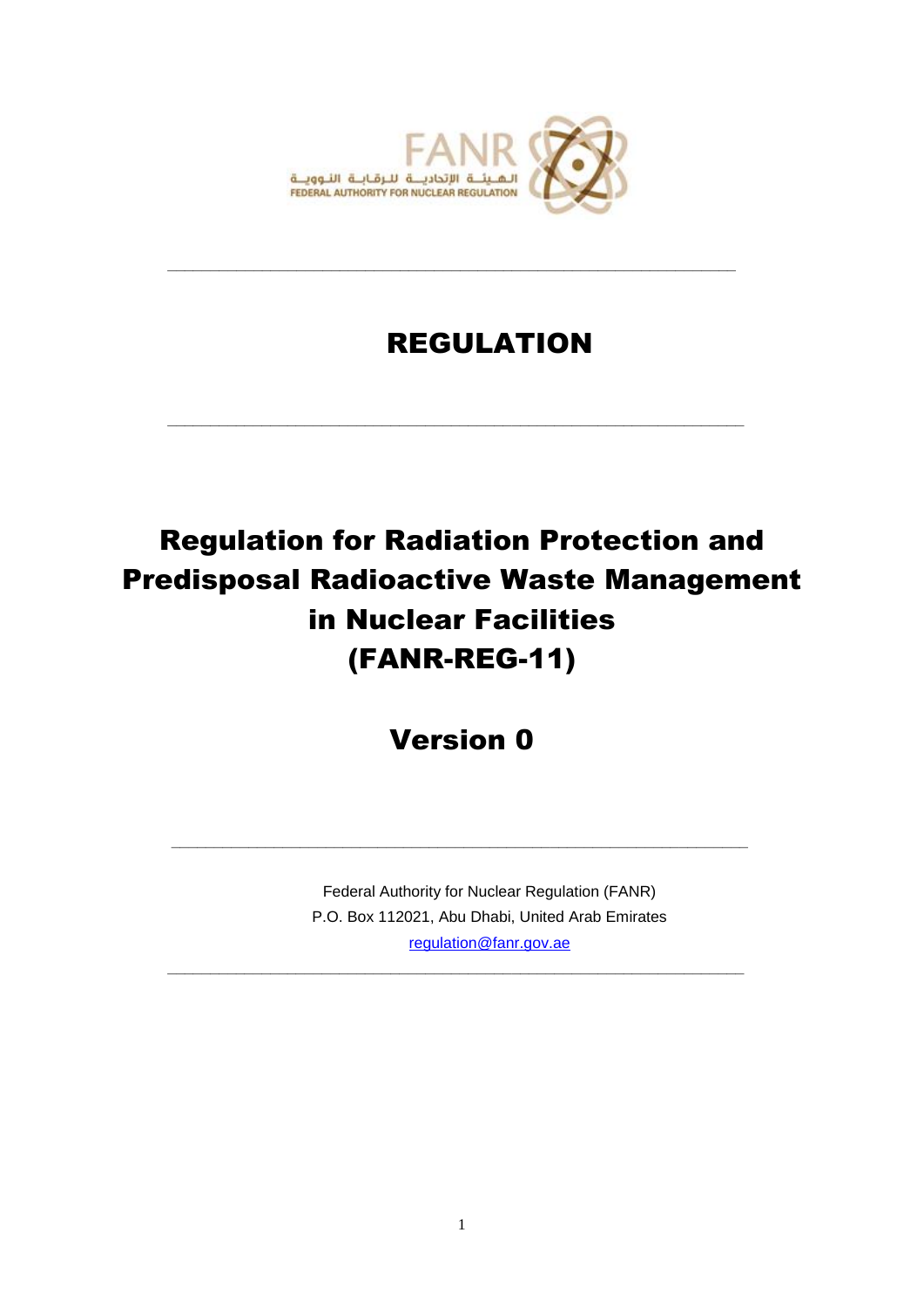# **Contents**

| Predisposal Management of Radioactive Waste - General Requirements  11 |  |
|------------------------------------------------------------------------|--|
|                                                                        |  |
|                                                                        |  |
|                                                                        |  |
|                                                                        |  |
|                                                                        |  |
|                                                                        |  |
|                                                                        |  |
| Predisposal Radioactive Waste Management Facilities and Activities  13 |  |
|                                                                        |  |
|                                                                        |  |
|                                                                        |  |
|                                                                        |  |
|                                                                        |  |
|                                                                        |  |
|                                                                        |  |
|                                                                        |  |
|                                                                        |  |
|                                                                        |  |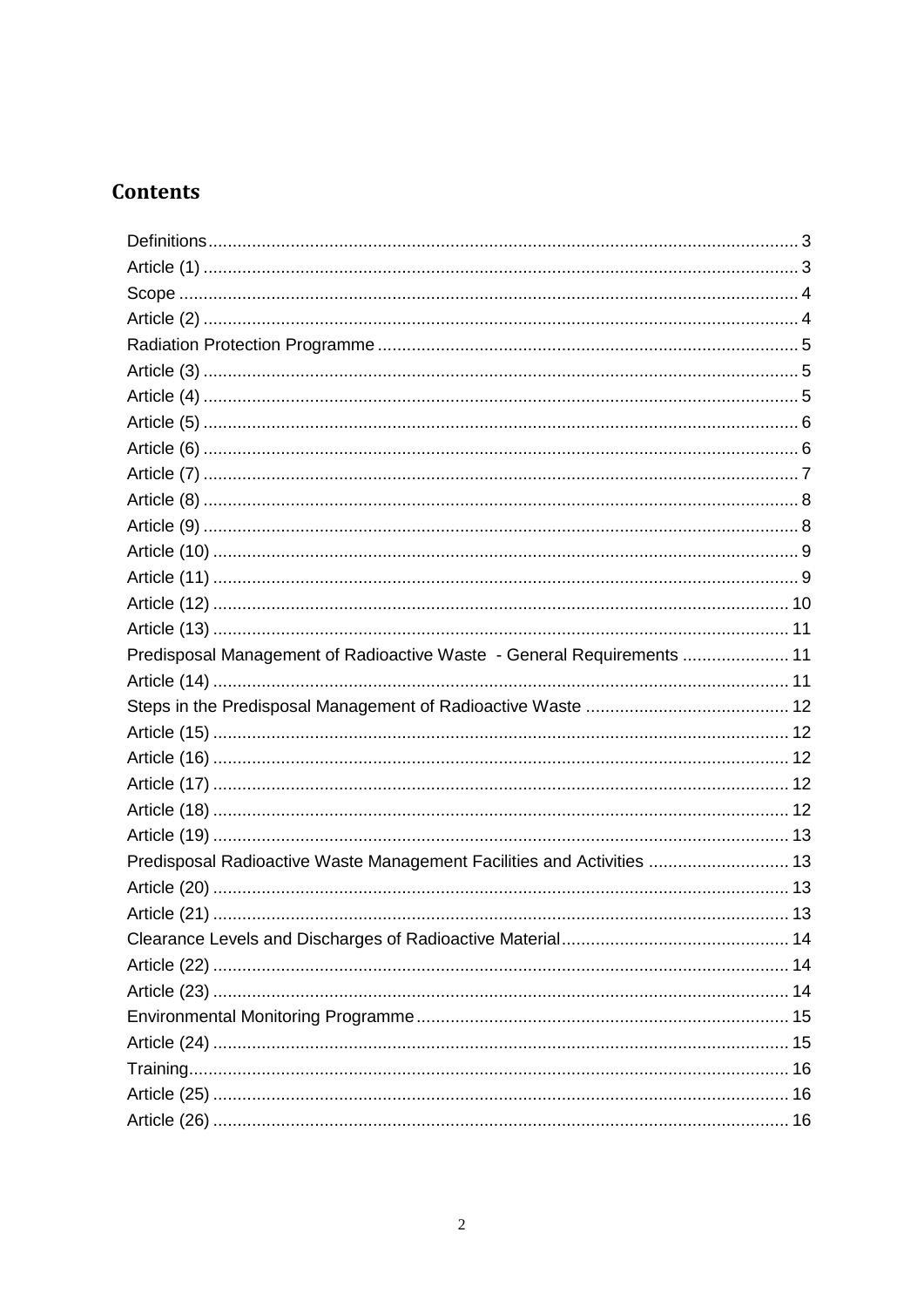#### **Definitions**

#### **Article (1)**

<span id="page-2-1"></span><span id="page-2-0"></span>For purposes of this regulation, the following terms shall have the meanings set forth below. Other capitalised terms used but not defined herein shall have the meaning ascribed to them in Article 1 of the Law:

| <b>Activity Concentration</b> |  |  |  | The activity per unit mass of a material in which the |  |  |
|-------------------------------|--|--|--|-------------------------------------------------------|--|--|
|                               |  |  |  | radionuclides are essentially uniformly distributed.  |  |  |

- **Clearance** Removal of Radioactive Material or radioactive objects from any further Regulatory Control by the Authority.
- **Conditioning** The operations that produce a waste package suitable for handling, transport, Storage and/or Disposal. Conditioning may include the conversion of the Radioactive Waste to a solid form, enclosure of the Radioactive Waste in containers and, if necessary, provision of an overpack.
- **Effective Dose E** *E* defined as a summation of the tissue Equivalent Doses, which is each multiplied by the appropriate tissue weighting factor where  $H_T$  is the Equivalent Dose in tissue  $T$ and  $w_{\tau}$  is the tissue weighting factor for tissue  $T$  .

$$
E=\sum_{T}w_{T}.H_{T}
$$

From the definition of Equivalent Dose, it follows that where  $w_R$ is the radiation weighting factor for radiation R and  $D_{T,R}$  is the average absorbed Dose in the organ or tissue.

$$
E = \sum_{T} w_T \sum_{R} w_R . D_{T,R}
$$

**Exposure Pathway** A route by which radiation or radionuclides can reach humans and cause exposure.

**Predisposal** Any waste management steps carried out prior to Disposal, such as pretreatment, Treatment, Conditioning, Storage and transport activities.

**Processing of Radioactive Waste** Any operation that changes the characteristics of Radioactive Waste, including pretreatment, Treatment and Conditioning.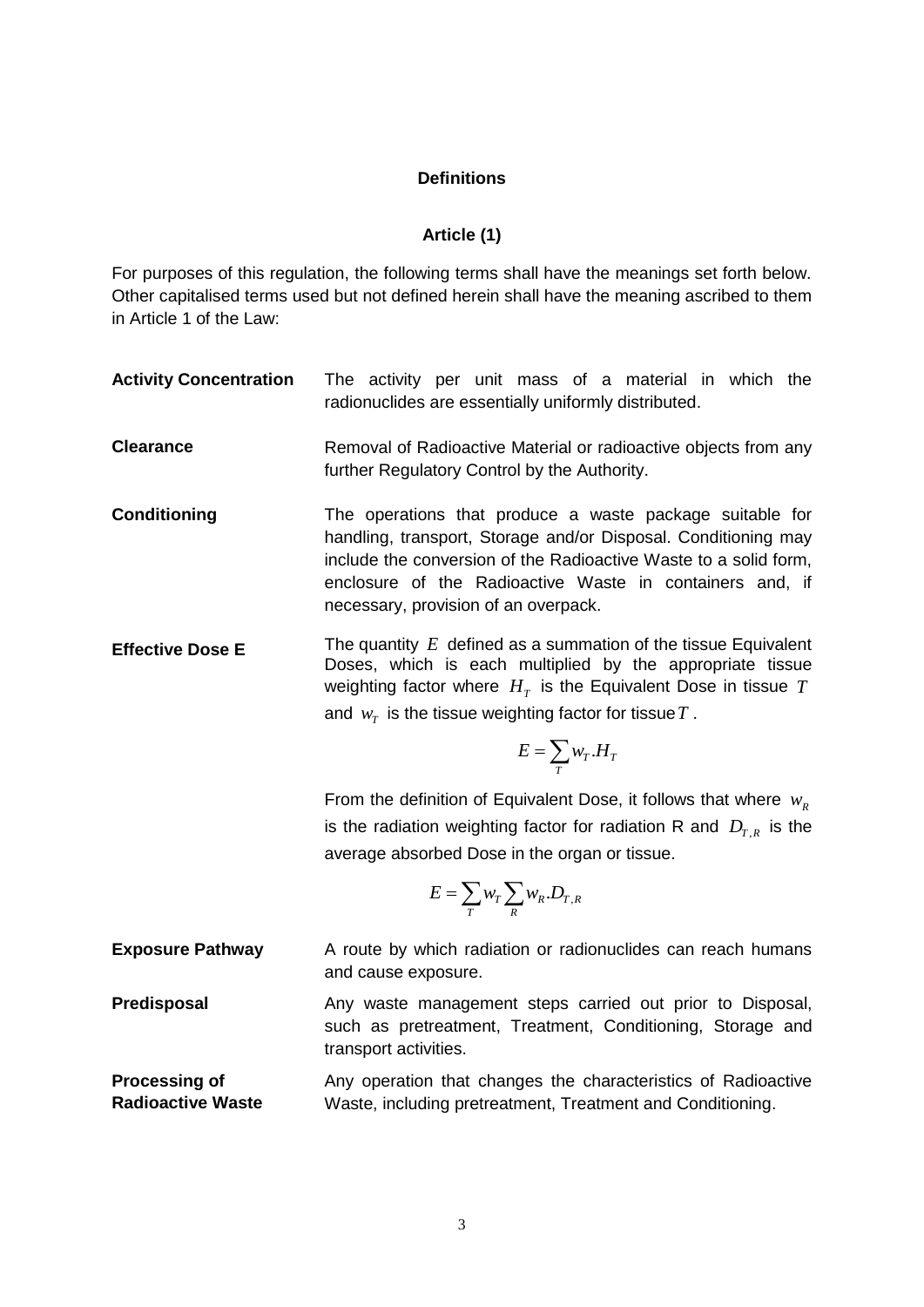- **Qualified Expert** An individual who, by virtue of certification by appropriate boards or societies, professional licences or academic qualifications and experience, is duly recognized as having expertise in a relevant field of specialization.
- **Representative Person** An individual receiving a Dose that is representative of the more highly exposed individuals in the population.
- **Safety Case** A collection of arguments and evidence in support of the Safety of a Facility or Activity including the findings of a Safety Assessment and a statement of confidence in these findings.
- **Segregation** An Activity where types of Radioactive Waste are separated or are kept separate on the basis of radiological, chemical and/or physical properties, to facilitate the handling and/or Processing of Radioactive Waste.
- **Source Monitoring** The measurement of activity in Radioactive Material being released to the environment or of external Dose rates due to sources within a Nuclear Facility.
- **Treatment C** Operations intended to benefit Safety by changing the characteristics of the Radioactive Waste. Three basic Treatment objectives are: (a) volume reduction; (b) removal of radionuclides from the Radioactive Waste; (c) change of composition.
- **Worker Any Person who works full-time, part-time or on a temporary <b>Worker** basis in a Nuclear Facility and who has recognised rights and duties in relation to occupational Radiation Protection.
- **Workplace Monitoring** The measurement of radiation Dose or contamination in the workplace for reasons related to the assessment or control of exposure to radiation or Radioactive Material and the interpretation of the results.

#### **Scope**

# **Article (2)**

<span id="page-3-1"></span><span id="page-3-0"></span>This Regulation establishes specific requirements for Radiation Protection and Predisposal Radioactive Waste Management subsequent to the receipt of Nuclear Fuel and during the Operation of Nuclear Facilities. It complements the FANR Regulation for Radiation Dose Limits and Optimisation of Radiation Protection for Nuclear Facilities, (FANR–REG-04), and the FANR Regulation for Emergency Preparedness at a Nuclear Facility, (FANR–REG–12).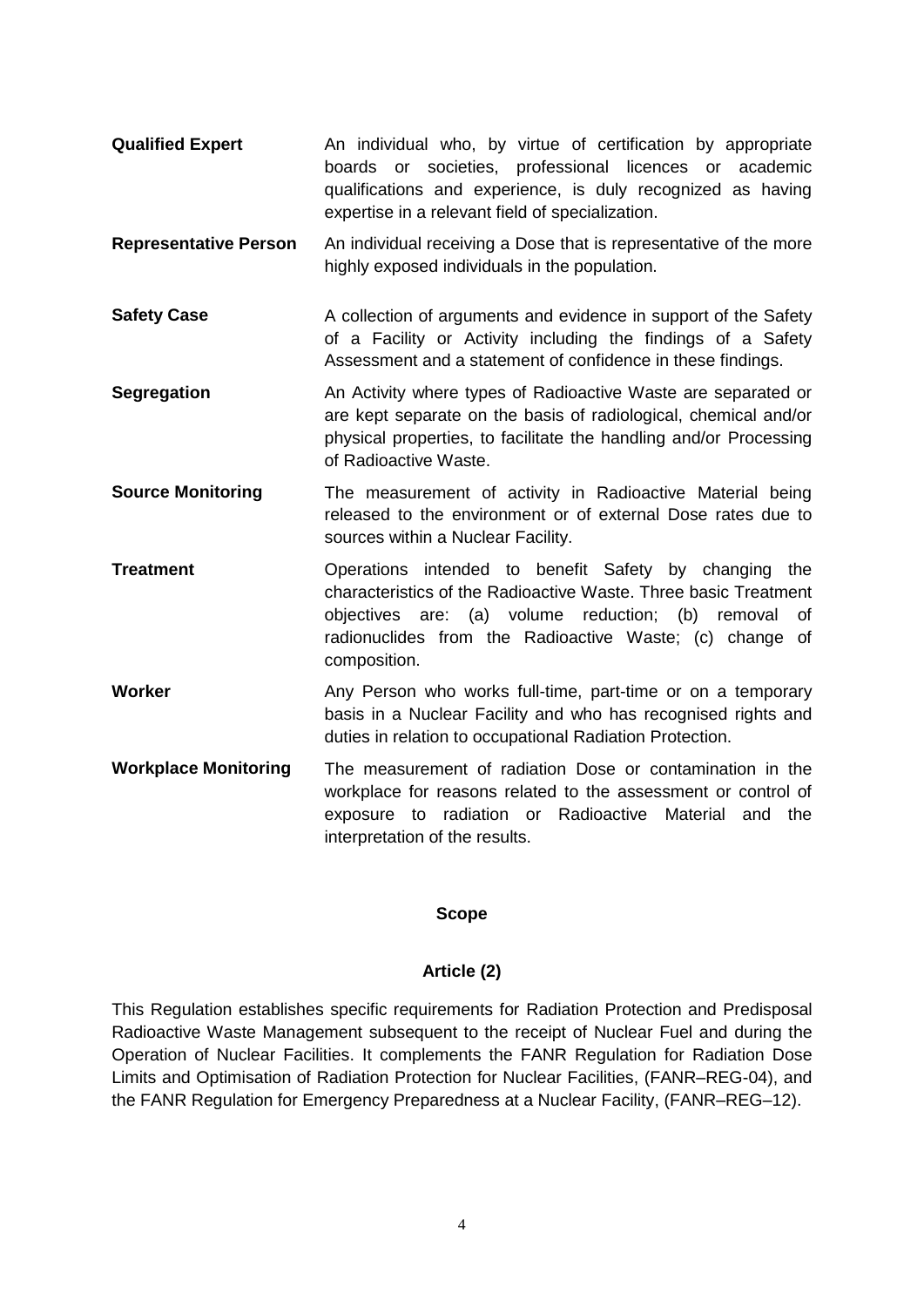#### **Radiation Protection Programme**

#### **Article (3)**

- <span id="page-4-1"></span><span id="page-4-0"></span>1. The Licensee shall develop, document, and implement a Radiation Protection Programme that shall be a part of and be consistent with the Licensee's Management System as required by FANR-REG-01.
- 2. The Licensee shall verify, by means of surveillance, Inspections and audits, that the Radiation Protection Programme is being correctly implemented and that its objectives are being met, and shall undertake corrective actions if necessary. The Radiation Protection Programme shall be reviewed at least every two years and updated as needed on the basis of operating experience.
- 3. The Licensee shall ensure that all Workers are appropriately educated, trained and qualified so that they understand their responsibilities and perform their duties according to defined procedures.
- 4. The Radiation Protection Programme shall be based on Safety Assessment, and it shall be documented and cover:
	- a) Radiation Protection organisational responsibilities,
	- b) the classification of working areas and access control,
	- c) local rules and supervision of work;
	- d) work planning and work permits;
	- e) protective clothing and protective equipment;
	- f) Workers' health surveillance;
	- g) Workplace Monitoring and assessment of Occupational Exposures;
	- h) training; and
	- i) records.

# **Article (4)**

<span id="page-4-2"></span>The Licensee in its Radiation Protection Programme shall minimise the need to rely on administrative controls and personal protective equipment for achieving protection and Safety by maximising the provisions of well engineered controls and satisfactory working conditions in accordance with the following hierarchy of prevention principles:

- a) Engineered controls
- b) Administrative controls
- c) Personal protective equipment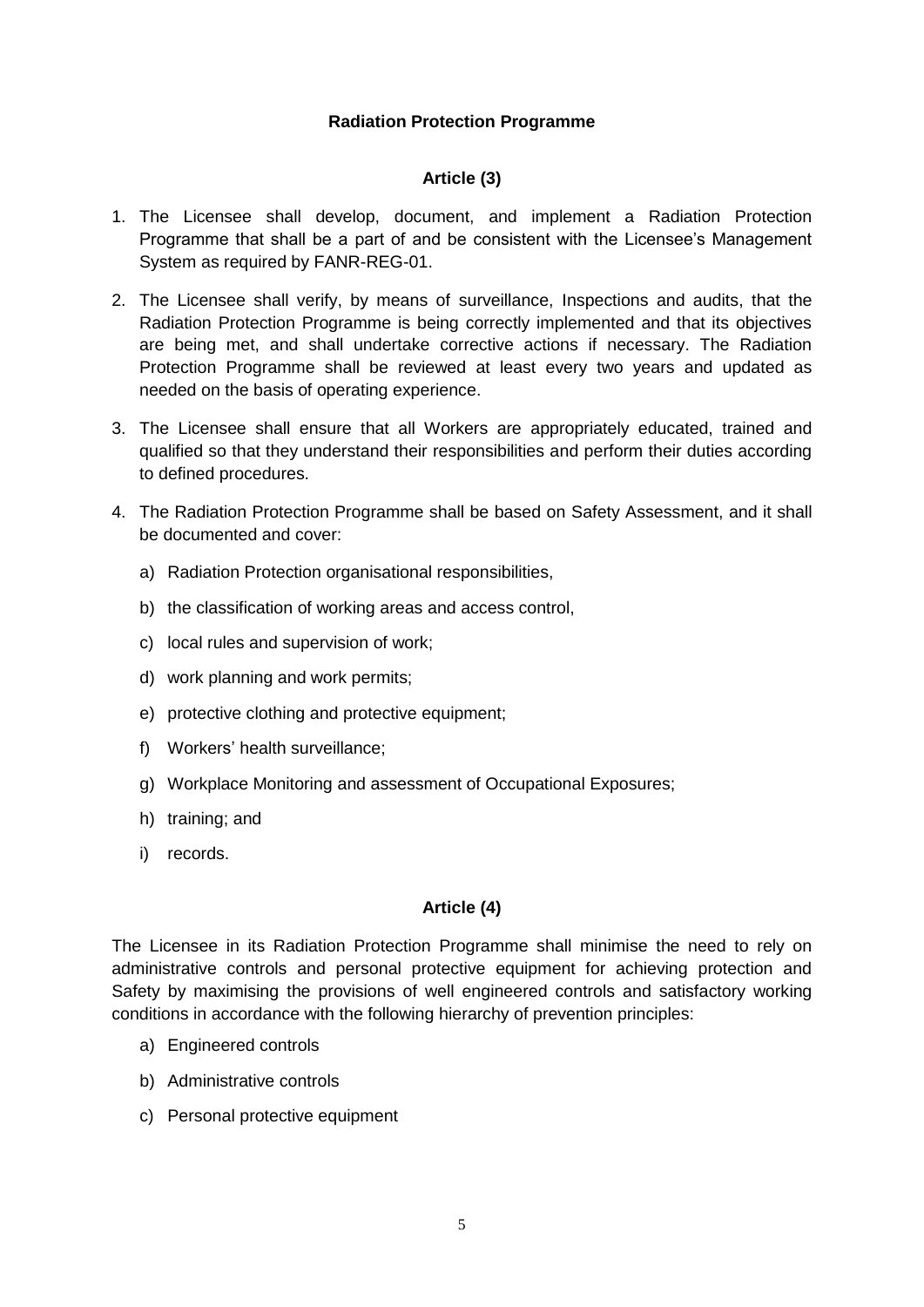#### **Article (5)**

<span id="page-5-0"></span>The Licensee shall define organisational responsibilities for decision making for Radiation Protection, including the availability of Qualified Experts in Radiation Protection.

# **Article (6)**

- <span id="page-5-1"></span>1. The Licensee shall establish procedures for the classification of working areas and access control sufficient to ensure compliance with the provisions of this regulation.
- 2. The Licensee shall designate as a controlled area any area in which specific protective measures or Safety provisions are or could be required for:
	- a) controlling exposures;
	- b) preventing the spread or inhalation of contamination; and
	- c) preventing or limiting the extent of potential exposures.
- 3. In determining the boundaries of any controlled area, the Licensee shall take account of:
	- a) the magnitudes of the expected exposures;
	- b) the likelihood and magnitude of potential exposures; and
	- c) the nature and extent of the required protection and Safety procedures.
- 4. The Licensee shall ensure that controlled areas are delineated and physically demarcated and entry to them is restricted.
- 5. The Licensee shall ensure that warning symbols, such as those recommended by the International Organization for Standardization (ISO) for Ionising Radiation, and information such as radiation levels or contamination levels, the category of the zone, entry procedures or restrictions on access time, Emergency procedures and contacts in case of an Emergency are displayed at access points to controlled areas.
- 6. The Licensee shall restrict access to controlled areas and areas within a controlled area where specific protective measures are required for, by means of administrative procedures, such as use of work permits (see article 7), and by physical barriers, which could include barriers, locks or interlocks.
- 7. The Licensee shall, at entrances to controlled areas, provide:
	- a) protective clothing and equipment;
	- b) individual and Workplace Monitoring equipment; and
	- c) storage for personal clothing.
- 8. The Licensee shall, at exits from controlled areas, provide, as appropriate:
	- a) equipment for monitoring of skin and clothing contamination;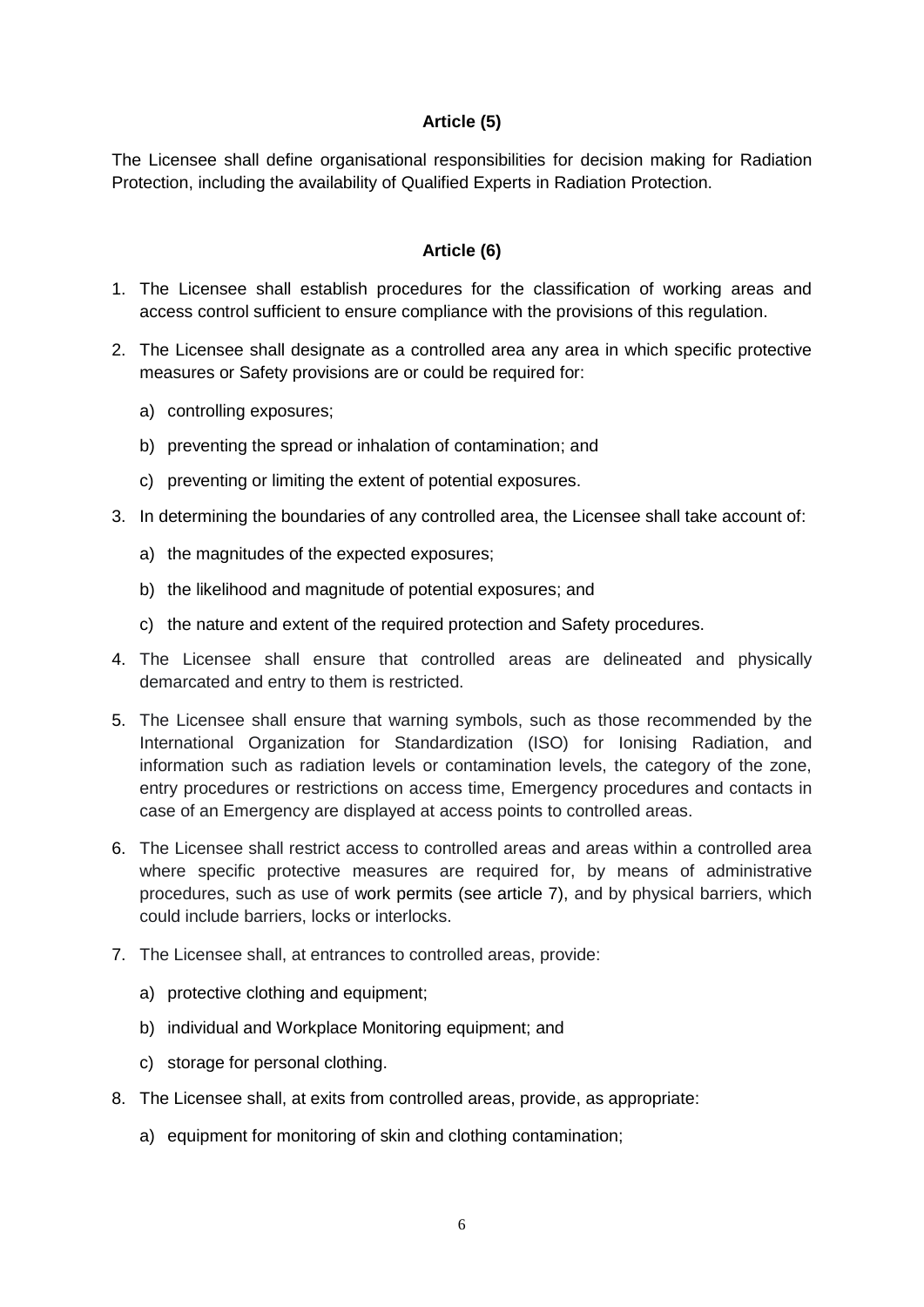- b) equipment for monitoring for contamination of any object or substance being removed from controlled area;
- c) washing and showering facilities; and
- d) Storage for contaminated protective clothing and equipment.
- 9. The Licensee shall designate as a supervised area any area not already designated as a controlled area but where Occupational Exposure conditions need to be kept under review even though specific protection measures and Safety provisions are not normally needed.
- 10. The Licensee shall ensure that supervised areas are delineated by appropriate means, with account taken of the nature, likelihood and extent of the radiation hazards and information, such as radiation levels, the category of the zone, entry procedures, Emergency procedures and contacts in case of an Emergency, are displayed at access points to supervised areas.
- 11. The Licensee shall ensure that conditions are periodically reviewed to determine whether there is any need for change to the classification or the boundaries of controlled and supervised areas, the protective measures and Safety provisions to be taken.

#### **Article (7)**

- <span id="page-6-0"></span>1. The Licensee shall establish local rules and procedures for Radiation Protection in controlled and supervised areas that shall include:
	- a) a specification and location for each controlled and supervised area;
	- b) procedures for access to and exit from controlled and supervised areas;
	- c) procedures for exit from a controlled area if contaminated;
	- d) the values of any relevant investigation level or authorisation level and the procedures to be followed if the level is exceeded;
	- e) Emergency procedures for each controlled area;
	- f) procedures for access to controlled areas, including information about Radiation Protection and Emergency procedures for temporary Workers and other persons, which shall include the conditions under which visitors, pregnant or breast feeding women, and Workers who are not usually working within controlled areas may enter controlled areas;
	- g) provisions and procedures to obtain radiation work permit;
	- h) waste management with regard to waste minimisation, waste Segregation and waste Clearance;
	- i) procedures on removing objects and material from controlled areas;
	- j) designation of persons who are responsible for supervising work within controlled areas; and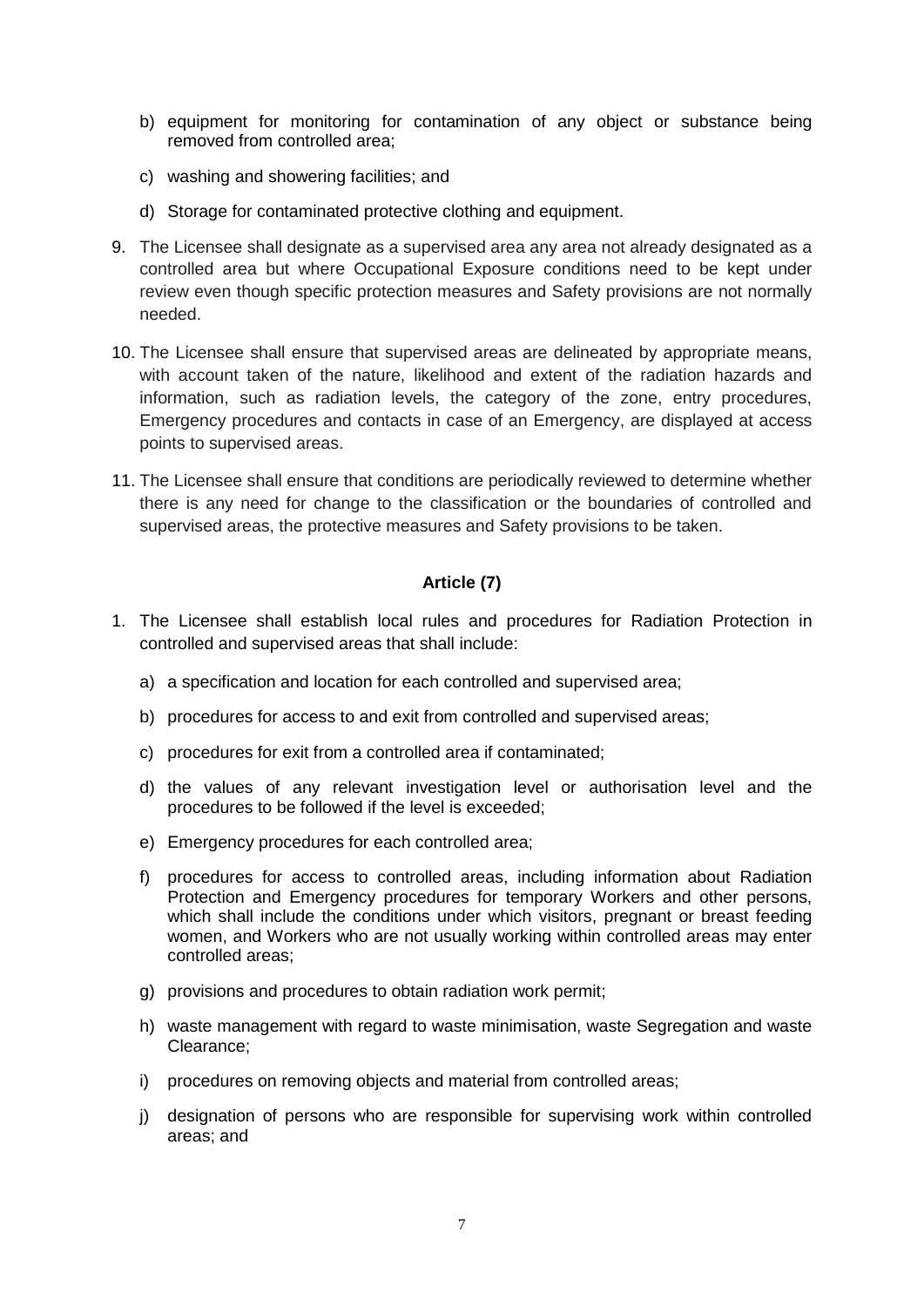- k) other procedures to clarify routines for radiation Safety in controlled and supervised areas.
- 2. The Licensee shall ensure that persons do not supervise work in controlled areas unless they know and understand the requirements for Radiation Protection and the local rules, insofar as these apply to the work to be supervised.
- 3. The Licensee shall ensure that all Workers are trained in Radiation Protection and the local rules before they enter any controlled area.

#### **Article (8)**

- <span id="page-7-0"></span>4. The Licensee shall ensure that tasks necessitating radiological precautions are conducted on the basis of a radiation work permit prepared by a Qualified Expert in Radiation Protection that includes:
	- a) information on workplace exposure, average Dose rates and possible areas of elevated activity in the working area;
	- b) estimates of contamination levels and how they might change in the course of the work;
	- c) the need for radiological precaution preparation of the work area;
	- d) the need for additional dosimeters to be used by the Workers;
	- e) protective equipment to be used in different phases of the work;
	- f) possible restrictions on working time and Doses; and
	- g) instructions on when to contact a Qualified Expert in Radiation Protection.

#### **Article (9)**

- <span id="page-7-1"></span>1. The Licensee shall ensure that:
	- a) Workers are provided with suitable and adequate personal protective clothing and equipment which meets relevant standards or specifications, including:
		- protective clothing designed to protect the Worker; and
		- protective equipment for which the protection characteristics are made known to the users.
	- b) Workers receive adequate instruction and training in the proper use of protective clothing and equipment, including respiratory equipment.
	- c) Workers shall be medically qualified to use respiratory equipment.
	- d) All personal protective equipment, including equipment for use in an Emergency, is maintained in proper condition and is tested at regular intervals.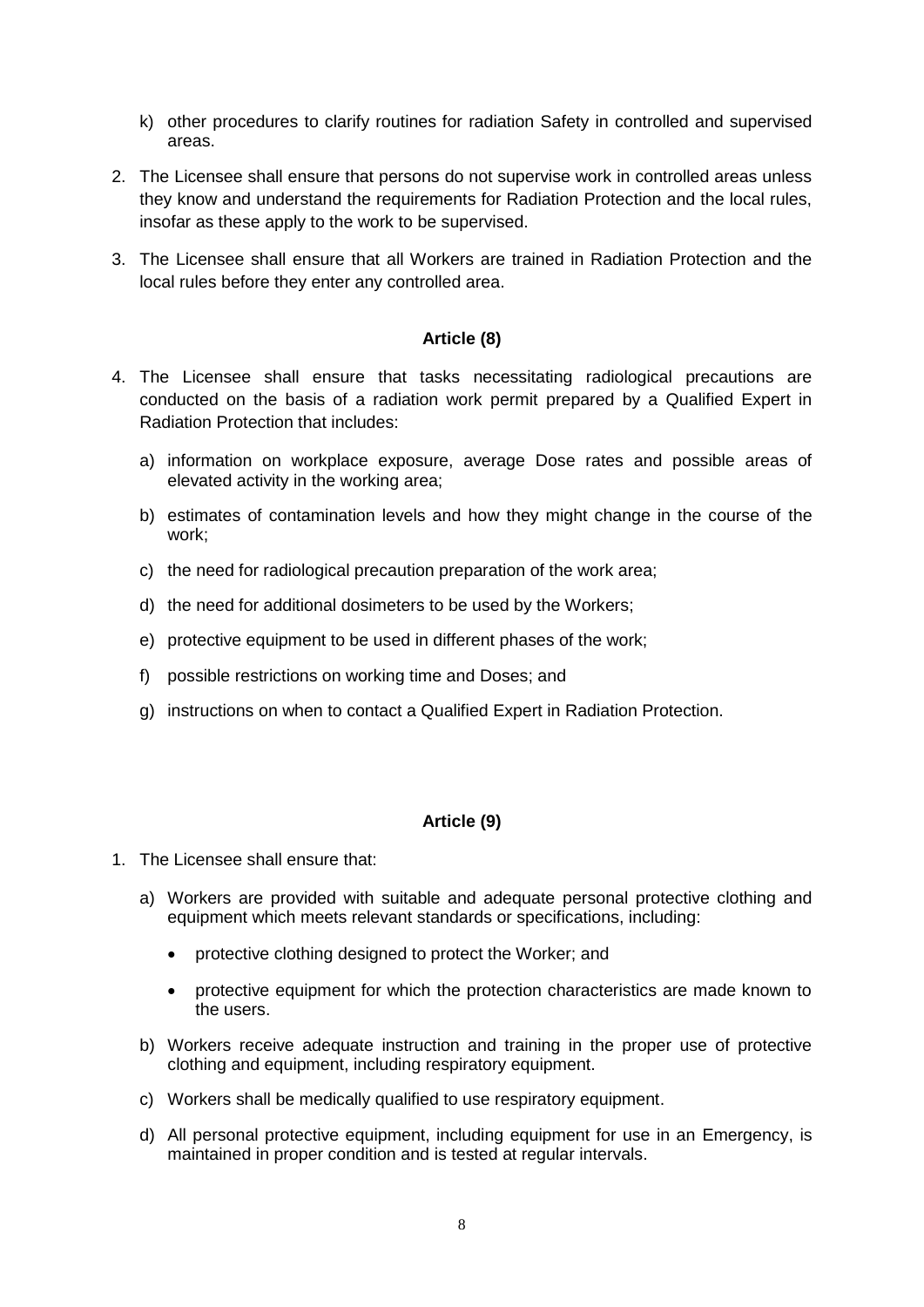- e) If the use of personal protective equipment is considered for any given task, account is taken of any additional exposure that could result owing to the additional time or inconvenience, and of any additional non-radiological risks that might be associated with performing the task while using protective equipment.
- 2. After use, protective clothing and respiratory equipment shall be considered contaminated and shall be handled accordingly.
- 3. The Licensee shall also provide other types of special equipment for reducing Doses, such as: portable shields; portable ventilation equipment with filters for local exhaust; remote handling tools; special monitoring and communication equipment; containers for Segregation of solid Radioactive Waste; and containers for radioactive liquids.
- 4. The Licensee shall ensure that Workers handling, issuing or decontaminating protective clothing and respiratory protective equipment are specifically instructed and trained to undertake the tasks so as to minimize their exposure and the generation of Radioactive Waste.

# **Article (10)**

- <span id="page-8-0"></span>1. The Licensee shall establish a Workers' health surveillance programme:
	- a) based on the general principles of occupational health;
	- b) designed to assess the initial and continuing fitness of Workers for their intended tasks; and
	- c) consistent with the relevant provisions of Federal Law No 8 of 1980 (Note: An employer shall assign one or more physicians to examine thoroughly those of his employees who are exposed to the possibility of contracting one of the occupational diseases listed in the schedule attached to the Federal Law No 8 of 1980 (see Schedule 1 in the Federal Law No 8 of 1980). At least once every six months "at risk" employees shall be examined and results recorded on their files.)
- 2. The Licensee shall ensure that health surveillance records are stored for the same period as the Worker's exposure records as required by Article 12(6).

# **Article (11)**

- <span id="page-8-1"></span>1. The Licensee shall establish, maintain and keep under review a programme for Workplace Monitoring. The programme shall be under the supervision of a Qualified Expert in Radiation Protection.
- 2. The nature and frequency of the Workplace Monitoring shall depend on the magnitude of potential external and internal exposures and evaluate:
	- a) exposure in controlled and supervised areas;
	- b) classification of controlled and supervised areas;
	- c) the radiological conditions in all workplaces; and
	- d) expected changes of exposure and contamination levels.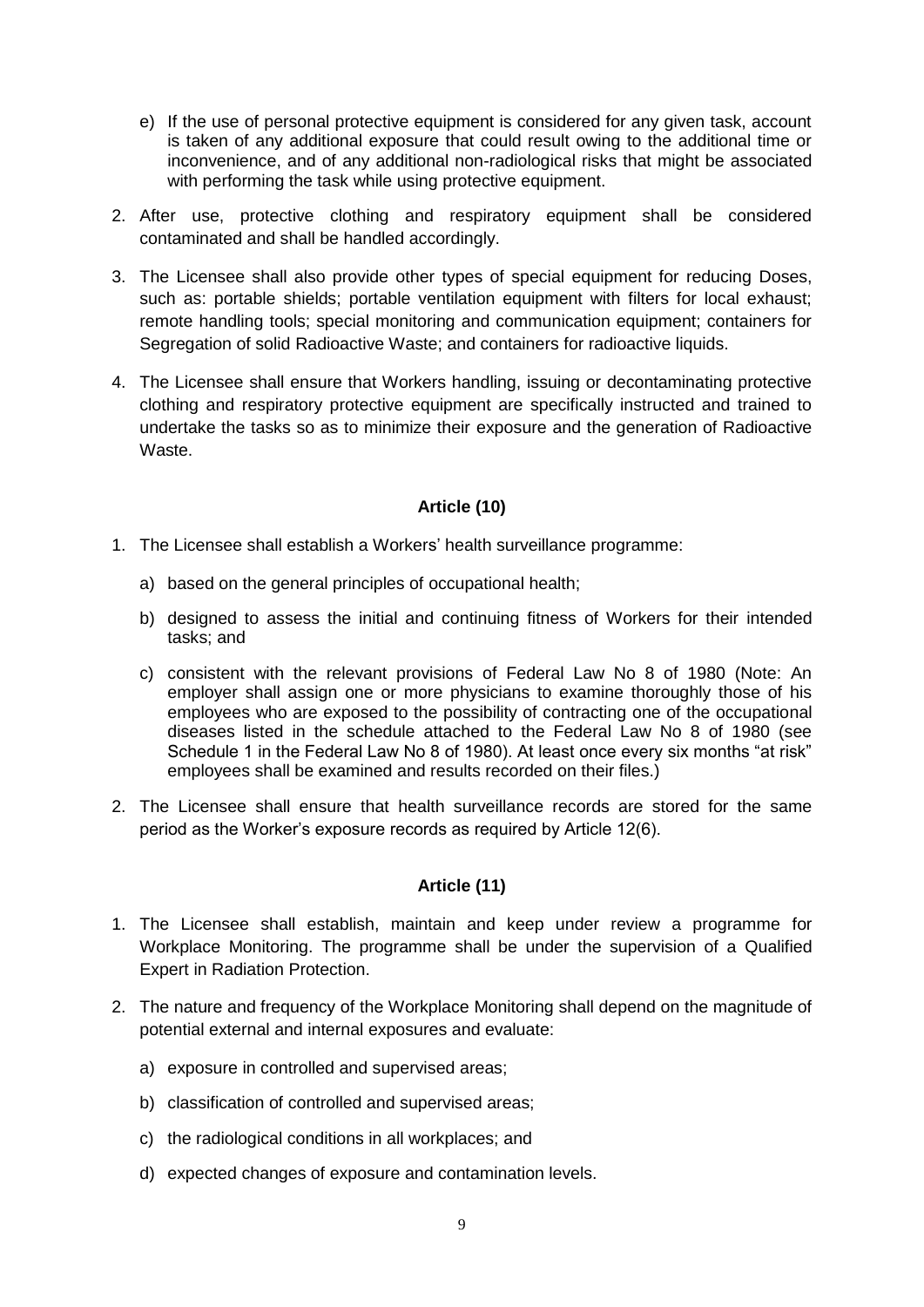3. The Licensee shall keep updated records of the findings of the Workplace Monitoring programme which shall be made available to Workers.

# **Article (12)**

- <span id="page-9-0"></span>1. The Licensee shall arrange for the Assessment of the Occupational Exposure of Workers and shall ensure that accredited dosimetry services are provided.
- 2. The Licensee shall arrange individual monitoring for any Worker who is normally employed in a controlled area, or who occasionally works in a controlled area and may receive Occupational Exposure.
- 3. The Licensee shall assess the area exposure of any Worker who is regularly employed in a supervised area. This Assessment shall be on the basis of the results of monitoring of the workplace or individual monitoring.
- 4. The Licensee shall ensure that Workers, who may be exposed to radioactive contamination, including Workers who use protective respiratory equipment, are identified and shall arrange for appropriate monitoring to the extent necessary to demonstrate the effectiveness of the protection provided and to assess the intake of radioactive substances or the committed effective Doses.
- 5. The Licensee shall document and maintain exposure records for each Worker for whom Assessment of Occupational Exposure is required in terms of Article 12 paragraphs 2 and 3 above.
- 6. The Licensee shall ensure that exposure records for each Worker are preserved during the Worker's working life and afterwards at least until the Worker attains or would have attained the age of 75 years, and for not less than 30 years after the termination of the work involving Occupational Exposure.
- 7. The exposure records shall include:
	- e) information on the general nature of the work involving Occupational Exposure;
	- f) information on Doses, exposures and intakes at or above the relevant recording levels and the data upon which the Dose Assessments have been based;
	- g) information whether a Worker is or has been occupationally exposed while in the employment of more than one employer. If that is the case, information on the dates of employment with each employer and the Doses, exposures and intakes in each such employment shall be included in the exposure record;
	- h) records of any Doses, exposures or intakes due to actions taken in an Emergency or due to Accidents, which shall be distinguished from Doses, exposures or intakes during normal work and which shall include references to reports of any relevant investigations.
- 8. The Licensee shall:
	- a) provide for access by Workers to information in their own exposure records;
	- b) provide information required by the Authority to maintain the national Dose register;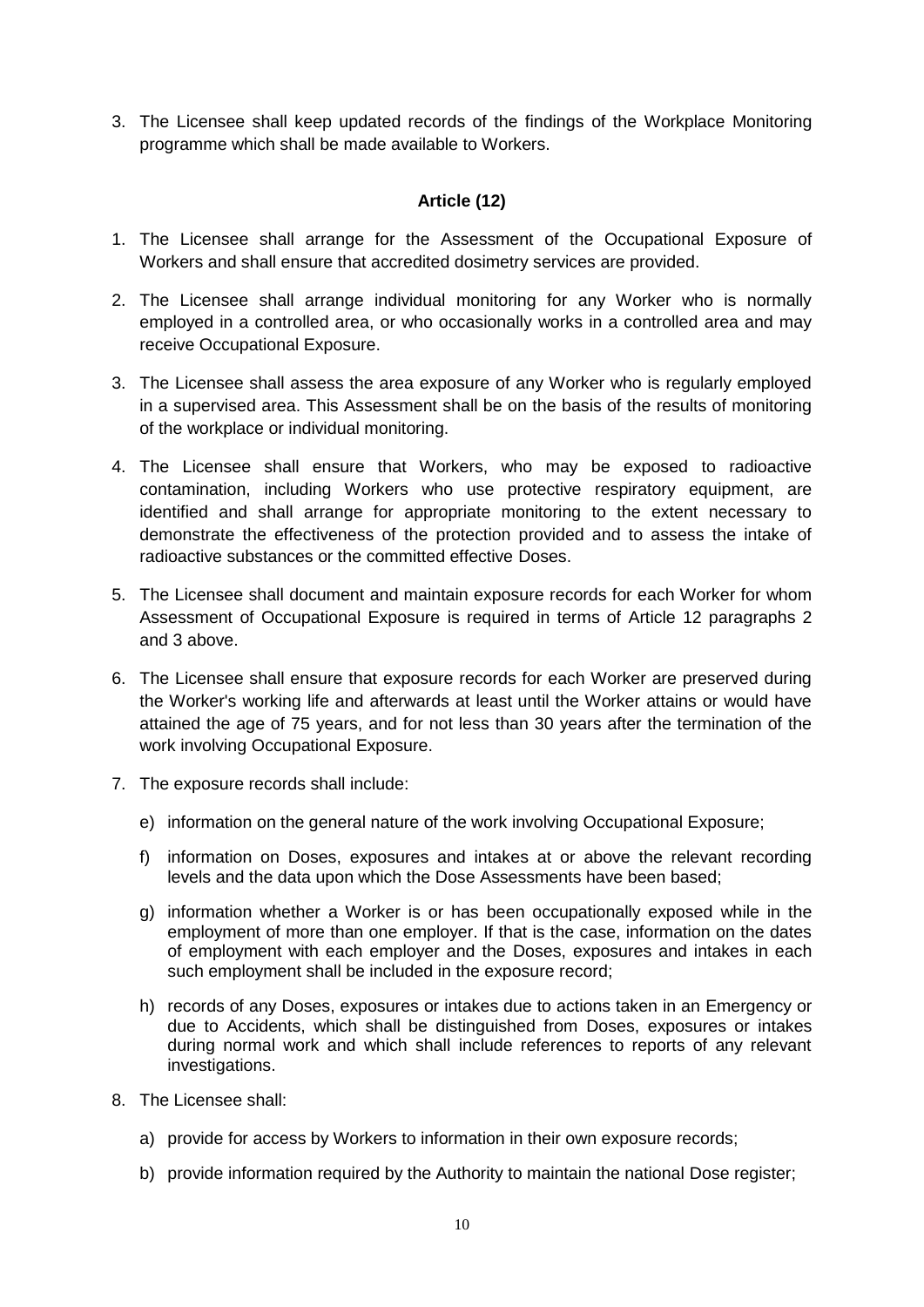- c) provide a copy of Workers' exposure records when Workers change employment; and
- d) in complying with (a)–(c), give due care and attention to the maintenance of appropriate confidentiality of records.

#### **Article (13)**

- <span id="page-10-0"></span>1. The Licensee shall ensure that all radiation monitors and contamination monitors, both permanently installed and hand held, as well as personal dosimetry systems, are periodically calibrated, tested and maintained according to a Quality Assurance programme in respect of:
	- a) quality of equipment and instruments;
	- b) frequency of calibration;
	- c) frequency of maintenance; and
	- d) traceability of usage.
- 2. The results of the tests shall be recorded so that the testing and repair history for each instrument can be retrieved. Records of tests and calibrations are required to be maintained.
- 3. The calibration service shall ensure traceability to national standards laboratories.
- 4. The Licensee shall ensure that the instruments available at the Nuclear Facility cover measuring ranges that extend from below any applicable reference level up to radiation levels anticipated to prevail under Accident conditions.

#### <span id="page-10-1"></span>**Predisposal Management of Radioactive Waste - General Requirements**

#### **Article (14)**

- <span id="page-10-2"></span>1. As determined by Article 40 (1) of the Law, the Licensee is responsible for the safe management and Storage of Radioactive Waste from its generation until its delivery to the entity designated by the decision of the Cabinet for the purpose of Disposal.
- 2. The Licensee is responsible for the Safety of Predisposal Radioactive Waste Management Facilities and activities. The Licensee shall carry out Safety Assessment and shall develop a Safety Case for each identified waste stream, and shall ensure that the siting, Design, Construction, commission, operating, shut down and Decommissioning of the Predisposal Radioactive Waste Management Facilities are carried out in compliance with this regulation.
- 3. The Licensee shall implement measures to ensure an integrated approach to Safety and security in the Predisposal management of Radioactive Waste.
- 4. The Licensee shall take into account Interdependences among all steps in the Predisposal management of radioactive waste, as well as the impact of the anticipated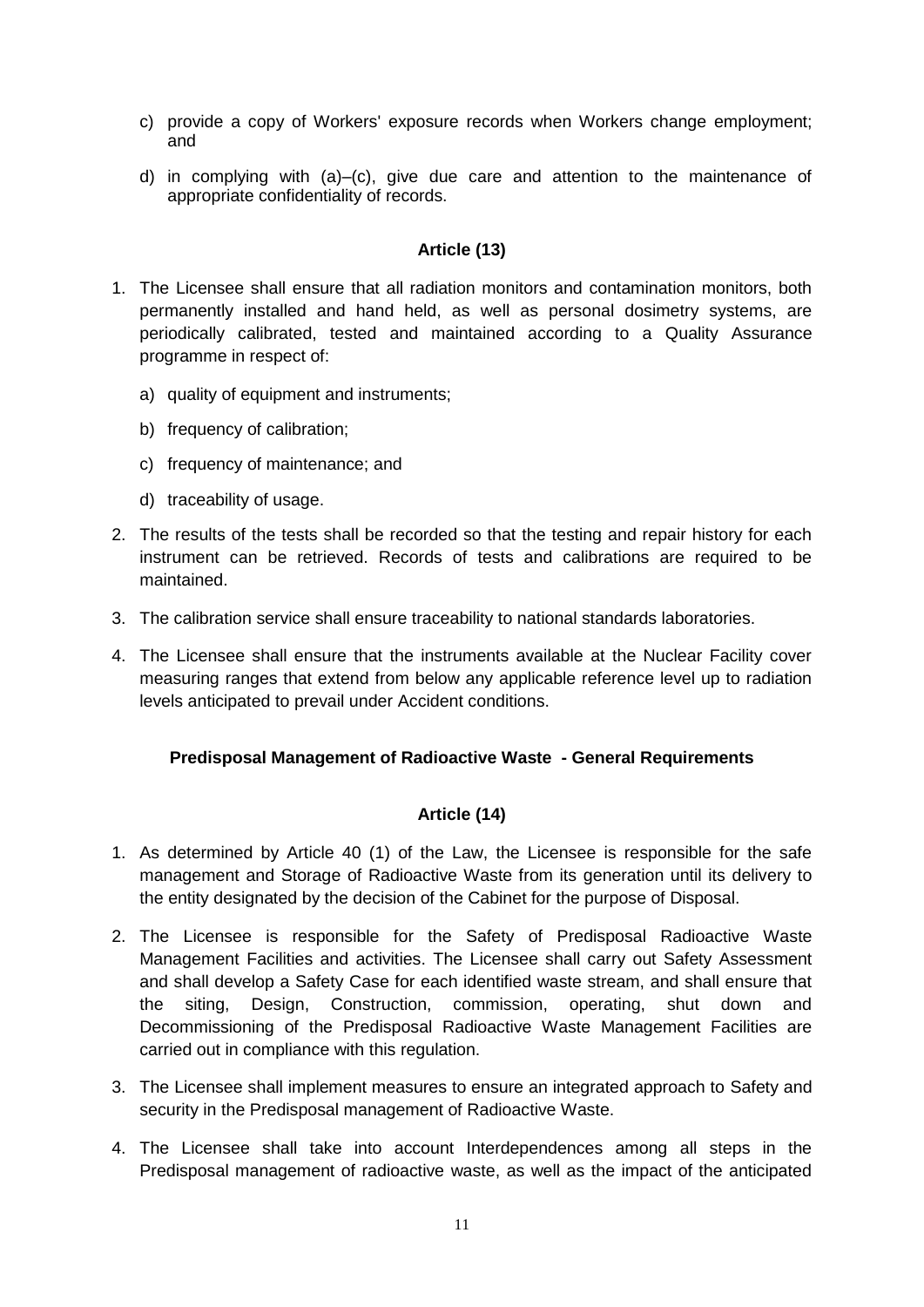disposal option as this becomes known, so that the Safety and the effectiveness of the Predisposal management of Radioactive Waste may be considered in an integrated manner.

5. The Licensee shall apply the Management System established in accordance with FANR-REG-01 for all steps and elements of the Predisposal management of Radioactive **Waste** 

# **Steps in the Predisposal Management of Radioactive Waste**

# **Article (15)**

- <span id="page-11-1"></span><span id="page-11-0"></span>1. The Licensee shall identify and control all Radioactive Waste and keep Radioactive Waste to the minimum practicable.
- 2. The Licensee shall consider the authorised Discharge of effluent and the Clearance of material from Regulatory Control, after some appropriate processing and/or a sufficiently long period of Storage, in accordance with Articles 21 and 22 of this regulation, together with reuse and recycling of material provided that protection objectives are met, in order to reduce the amount of Radioactive Waste that needs further processing or Storage.

# **Article (16)**

<span id="page-11-2"></span>The Licensee shall, at the various steps in the Predisposal management of radioactive waste, characterize the Radioactive Waste in terms of its physical, mechanical, chemical, radiological and biological properties and classify it appropriately, including from the perspective of its future Disposal.

# **Article (17)**

<span id="page-11-3"></span>With regard to the Processing of Radioactive Waste that is unsuitable for authorised Discharge, authorised use or Clearance from Regulatory Control, the Licensee shall take into account the characteristics of the waste and the demands imposed by pretreatment, Treatment, conditioning, transport, Storage and Disposal of the waste. The Licensee shall design and produce waste packages so that the Radioactive Material is appropriately contained during both normal operation and in Accident conditions that could occur in the handling, Storage, transport and Disposal of the waste.

#### **Article (18)**

<span id="page-11-4"></span>1. The Licensee shall store Radioactive Waste in such a manner that it can be inspected, monitored, retrieved and preserved in a condition suitable for its subsequent management. The Licensee shall take due account of the expected period of Storage and apply, to the extent possible, passive Safety features.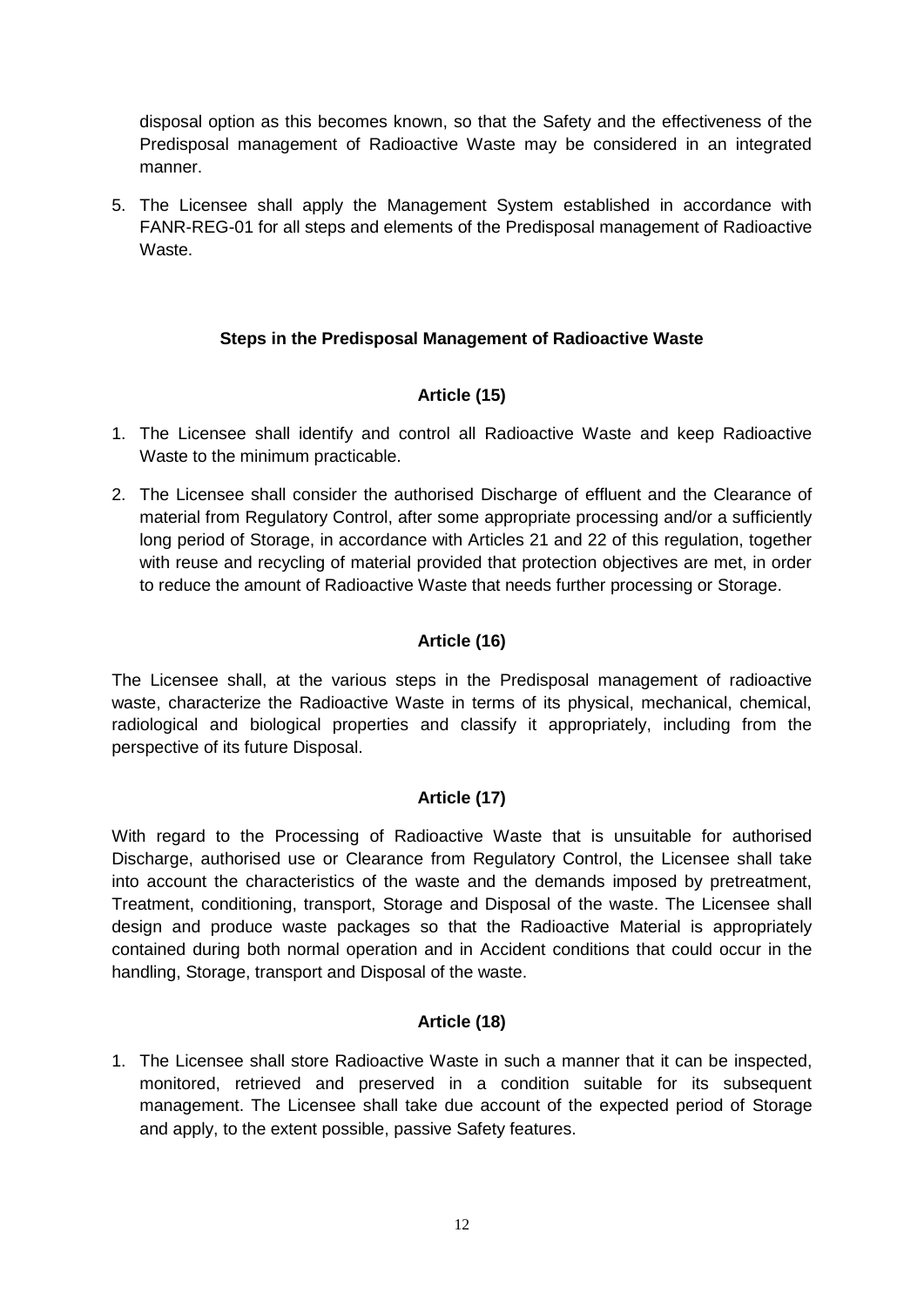- 2. For long term Storage, the Licensee shall take measures to prevent degradation of the waste containment.
- 3. Environmental monitoring, consistent with Article 24 shall be implemented to periodically confirm the integrity of the waste containment

# **Article (19)**

<span id="page-12-0"></span>The Licensee shall ensure that Radioactive Waste packages and unpackaged Radioactive Waste that are accepted for Processing, Storage and/or Disposal conform to criteria that are consistent with the Safety Case required by Article 20 below.

# <span id="page-12-1"></span>**Predisposal Radioactive Waste Management Facilities and Activities**

# **Article (20)**

- <span id="page-12-2"></span>1. The Licensee shall prepare a Safety Case and a supporting Safety Assessment for the development and Operation of any Predisposal Radioactive Waste Management Facilities and activities. The Safety Case and its supporting Safety Assessment shall be reviewed and updated as necessary.
- 2. The Licensee shall include in the Safety Case a description of how all the Safety aspects of the site, the Design, Operation, shutdown and Decommissioning of the Facility and the managerial controls satisfy the requirements of this Regulation.
- 3. The Licensee shall ensure that the Safety Case and its supporting Safety Assessment are documented at a level of detail and to a quality sufficient to demonstrate Safety, to support the decision at each stage and to allow for the independent review and approval by the Authority of the Safety Case and Safety Assessment. The documentation shall be clearly written and shall include arguments justifying the approaches taken in the Safety Case on the basis of information that is traceable.
- 4. The Licensee shall carry out Periodic Safety Reviews and shall implement any Safety upgrades arising from this review. The results of the Periodic Safety Review shall be reflected in the updated version of the Safety Case for the Facility.

# **Article (21)**

<span id="page-12-3"></span>The Licensee shall ensure that any Predisposal Radioactive Waste Management Facilities shall be:

- 1. located and designed so as to ensure Safety and security for the expected operating lifetime under both normal and possible Accident conditions and for their Decommissioning;
- 2. constructed in accordance with the Design as described in the Safety Case;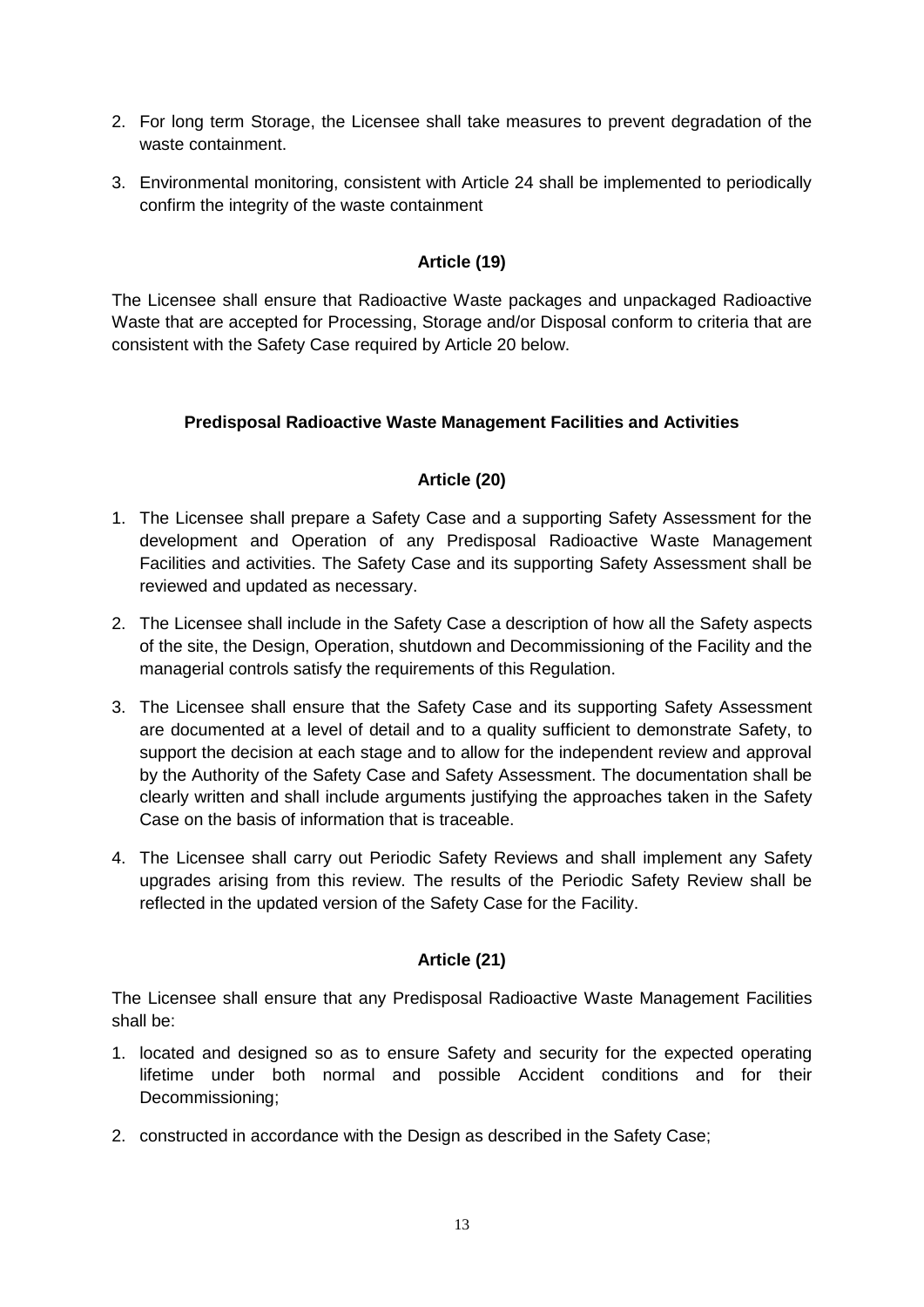- 3. commissioned in a way to verify that the equipment, structures, systems and components, and the Facility as whole, perform as planned;
- 4. operated in accordance with documented procedures;
- 5. maintained to ensure safe performance;
- 6. included in the Emergency Preparedness and response plan for the Nuclear Facility; and
- <span id="page-13-0"></span>7. included in the Decommissioning plans of the Nuclear Facility.

# **Clearance Levels and Discharges of Radioactive Material**

# **Article (22)**

- <span id="page-13-1"></span>1. Consistent with the requirement of Article 14(2) above for the Licensee to reduce the amount of Radioactive Waste requiring further Processing and Disposal, the Licensee may seek approval of the Authority for Clearance of Radioactive Waste from Regulatory Control. Such Radioactive Waste will not be required to be delivered to the State in accordance with Article 41(2) of the Law.
- 2. The Safety Case for materials and objects planned to be cleared from further Regulatory Control shall comply with following conditions/provisions:
	- a) In all reasonably foreseeable situations, the Effective Dose expected to be incurred by any member of the public due to the cleared material is of the order of 10µSv or less in a year and the effective Dose due to low probability events does not exceed 1mSv in one year; or
	- b) The Activity Concentration of an individual radionuclide does not exceed the relevant level in Tables 1 and 2 of IAEA Safety Standard RS-G-1.7 "Application of the Concepts of Exclusion, Exemption and Clearance".
- 3. The Licensee shall record the details of any Radioactive Waste that is cleared from Regulatory Control and disposed of at any waste Facility. The record shall contain:
	- a) the quantity of Radioactive Waste that has been disposed of;
	- b) the nuclides involved and their activities;
	- c) the dates of Disposal; and
	- d) the receiver of the Radioactive Waste.

#### **Article (23)**

- <span id="page-13-2"></span>1. The Licensee shall ensure that the Safety Case for gases and effluents shall describe:
	- a) the characteristics and activity of the material to be discharged, and the potential points and methods of Discharge;
	- b) all significant Exposure Pathways by which discharged radionuclides can deliver Public Exposure;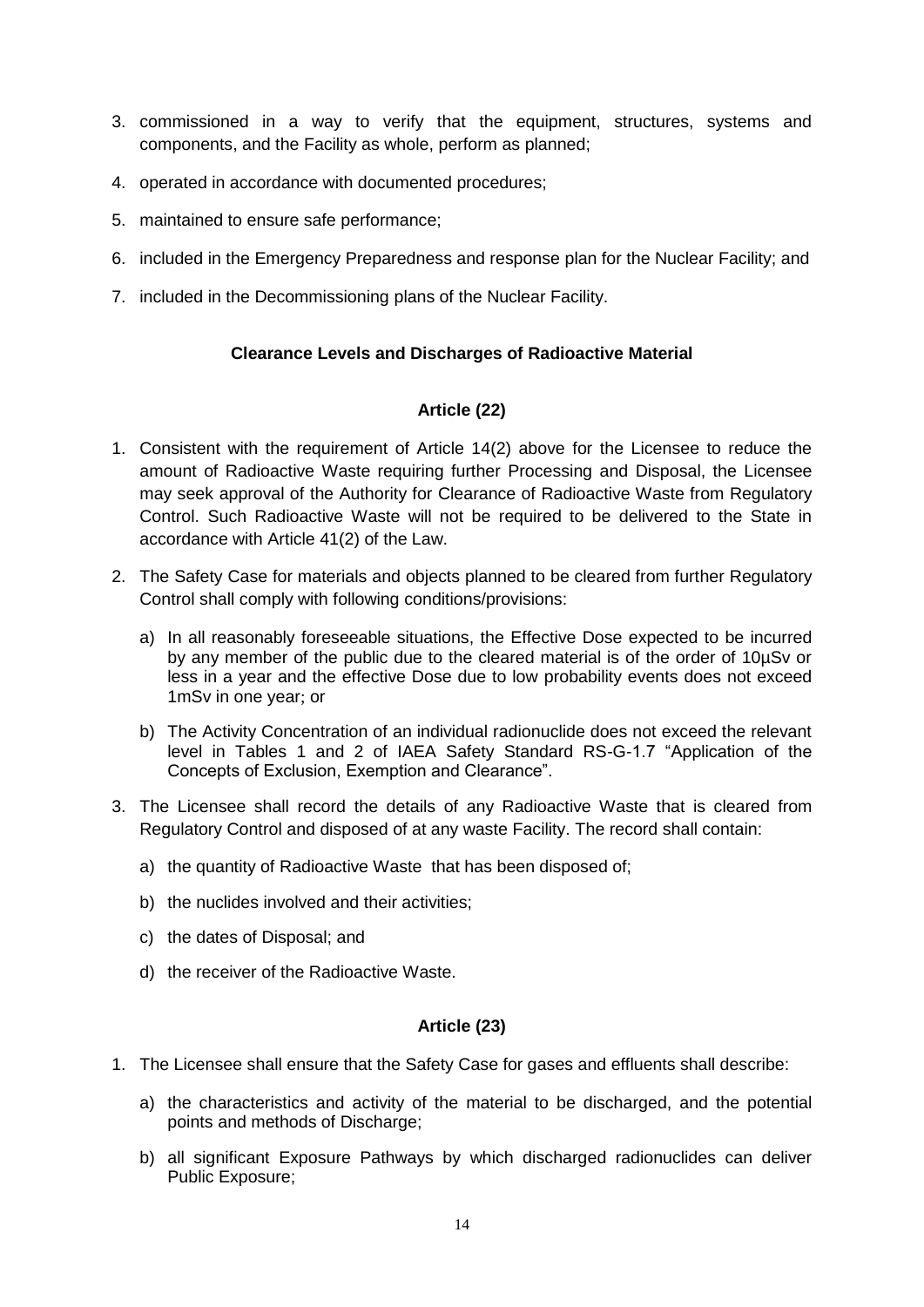- c) the total amount of various radionuclides expected to be discharged per year; and
- d) the Doses to the Representative Person due to the planned Discharges.
- 2. The Licensee shall ensure that Doses arising from Discharges meet the requirements of FANR REG 04 Dose Limits and Optimisation for Nuclear Facilities.
- 3. The Licensee shall review and adjust the Discharge control measures taking into account:
	- a) Operating experience
	- b) Any changes in Exposure Pathways and the characteristics of the critical group that could affect the assessment of Doses due to the Discharges.
- <span id="page-14-0"></span>4. The Licensee shall record the details of all gaseous and liquid Discharges, including estimates of any unmonitored Discharges, in the Source Monitoring programme.

#### **Environmental Monitoring Programme**

#### **Article (24)**

<span id="page-14-1"></span>The Licensee shall:

- 1. Establish and implement an environmental monitoring programme to ensure that Public Exposure is adequately assessed, and sufficient to demonstrate compliance with the Regulations. This programme shall at least include the following:
	- a) external exposure from the sources;
	- b) Discharges;
	- c) radioactivity in the environment; and
	- d) other parameters important for the assessment of Public Exposure.
- 2. Keep appropriate records of the results of the monitoring programme and estimated exposures.
- 3. Report the results of the environmental monitoring programme to the Authority every six months, including recorded data from the Source Monitoring programme, Dose rates at the site boundary and in premises open to members of the public to verify compliance with Discharge limits set in the approved Safety Case.
- 4. Report within 24 hours to the Authority any Discharges exceeding the limits of Discharge in accordance with the approved Safety Case.
- 5. Report within 24 hours to the Authority any direct external exposure levels exceeding the levels in the approved Safety Case.
- 6. Report within 24 hours to the Authority any significant increase in Dose rate or content of radionuclides in the environment that could be attributed to the Nuclear Facility.